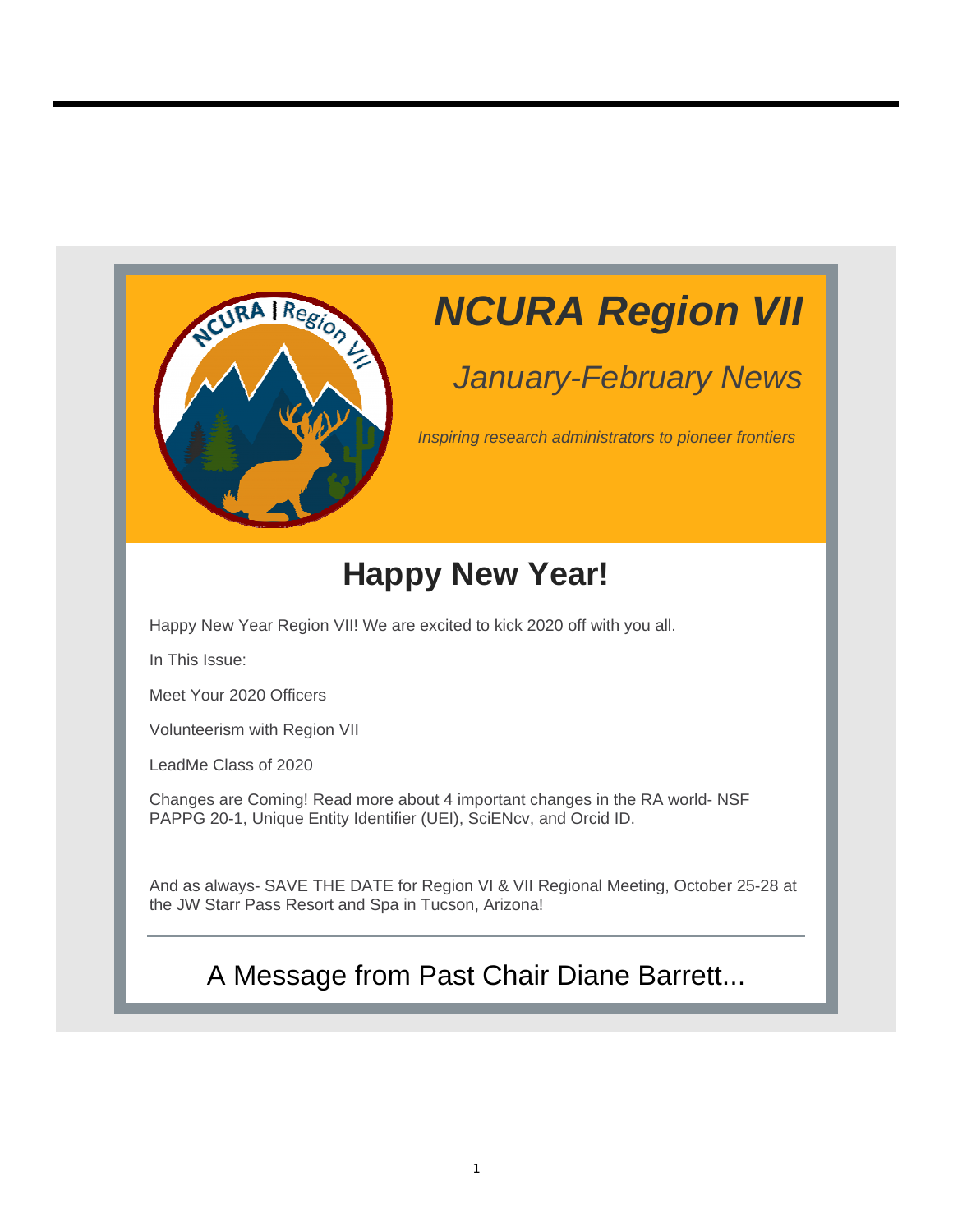

Friends, I want to thank you for the past two years as your chair-elect and then chair of Region VII. There has been a lot of discussion, a lot of planning, a lot of thinking about what our region is and where it is going. It has been so energizing to listen and plan. We truly are a region of pioneers, and I am so glad that we are celebrating our western spirit.

I am handing off the jackalope headgear to Ashley Stahle, your new Chair. She and your elected executive team have wonderful ideas for continuing the journey that is Region VII. I am grateful already for their leadership.

 $\sqrt{N}$ 

## Meet your 2020 Officers!

Your Region VII officers are excited for 2020 and what this year holds! Those new to their positions are marked with (new!). Please join Region VII in welcoming this great group of leaders!

Have questions, ideas, comments for the officers?

Please email the Chair, Ashley Stahle at ashley.stahle@colostate.edu

Past Chair **Chair** Chair Chair Chair Chair Elect (new!)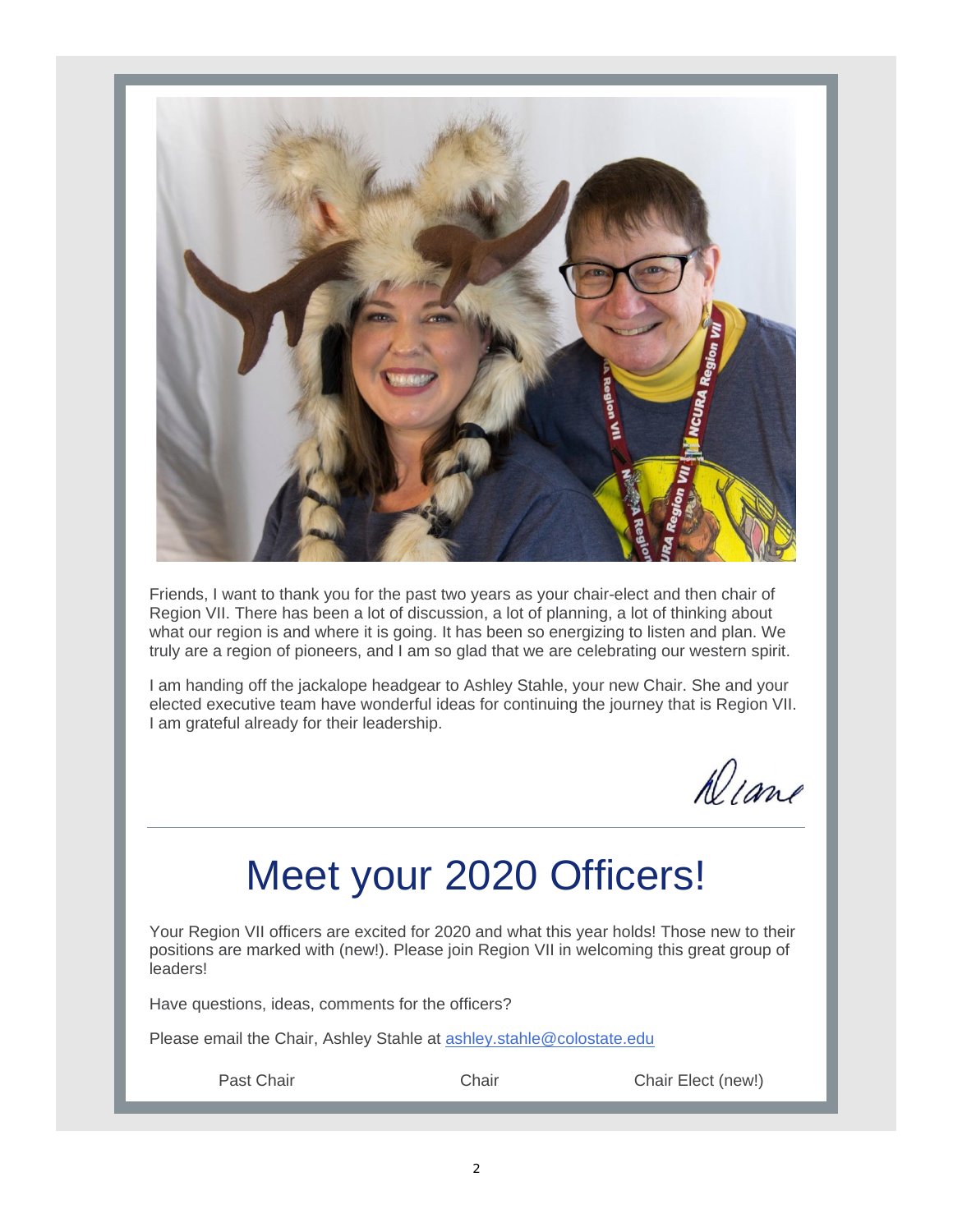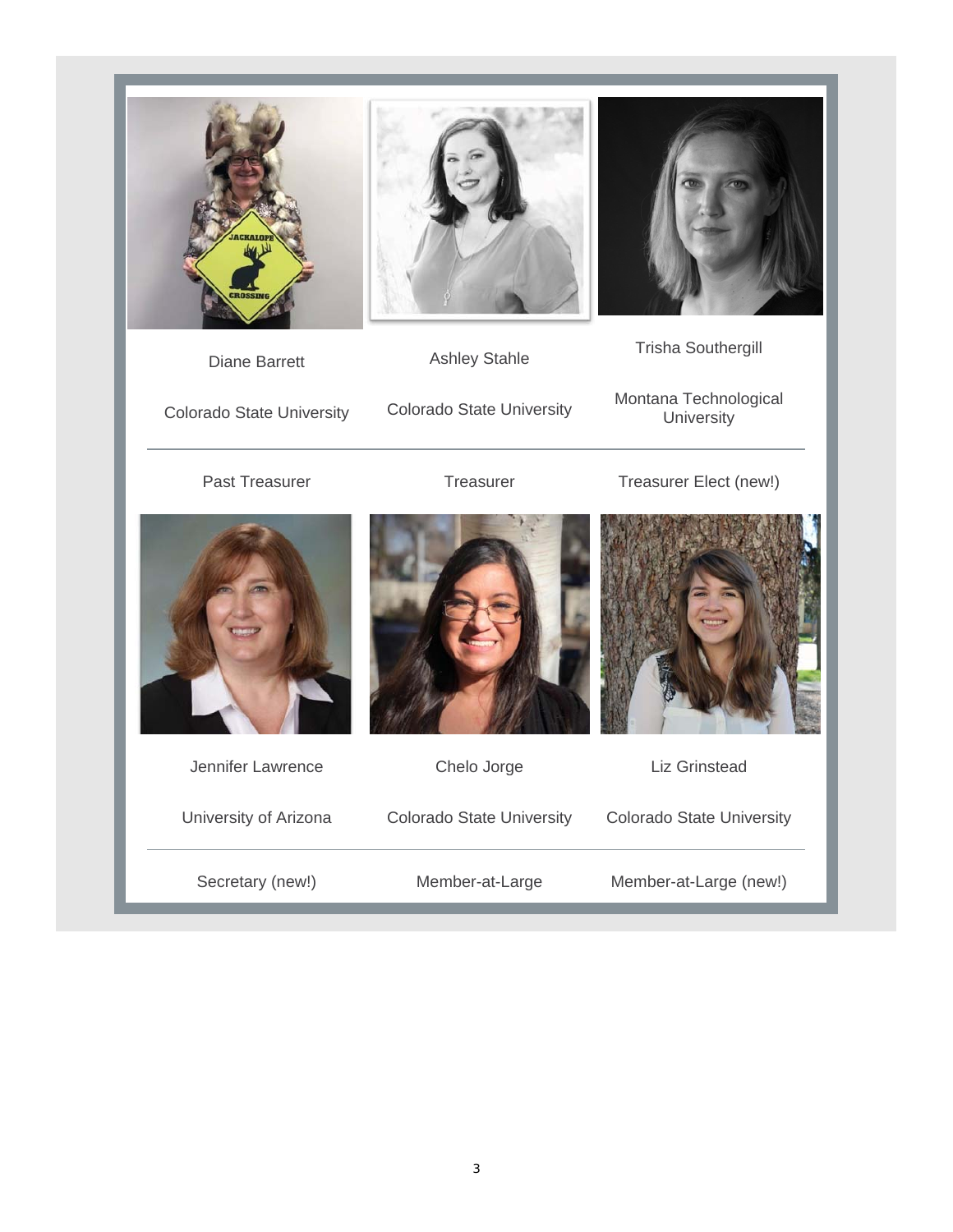





Joelina Peck

Nicole Quarterio

Arizona State University

University of Colorado Denver

Colorado State University-Pueblo

Chair Appointed Member of the Region VII Executive Committee (new!)

Regionally-Elected Member of the National Board of **Directors** 

Nominating and Leadership Development Committee



Beth Kingsley



Vicki Krell

Christa Johnson

Denver Health

Arizona State University

Colorado State University

## **Volunteerism with Region VII**

I want to THANK each and every one of you who volunteered in 2019! It was such a successful year in our Region and that is a result of the wonderful volunteers we had. I would like to especially thank Diane Barrett, whose leadership in 2019 brought about many changes and moved our Region forward substantially. In October, we hosted a very successful regional meeting in Seattle, WA. The location and the program were both fantastic! Of the 89 attendees from Region VII, we had 29 presenters, 4 workshop faculty and 16 additional volunteers. THANK YOU!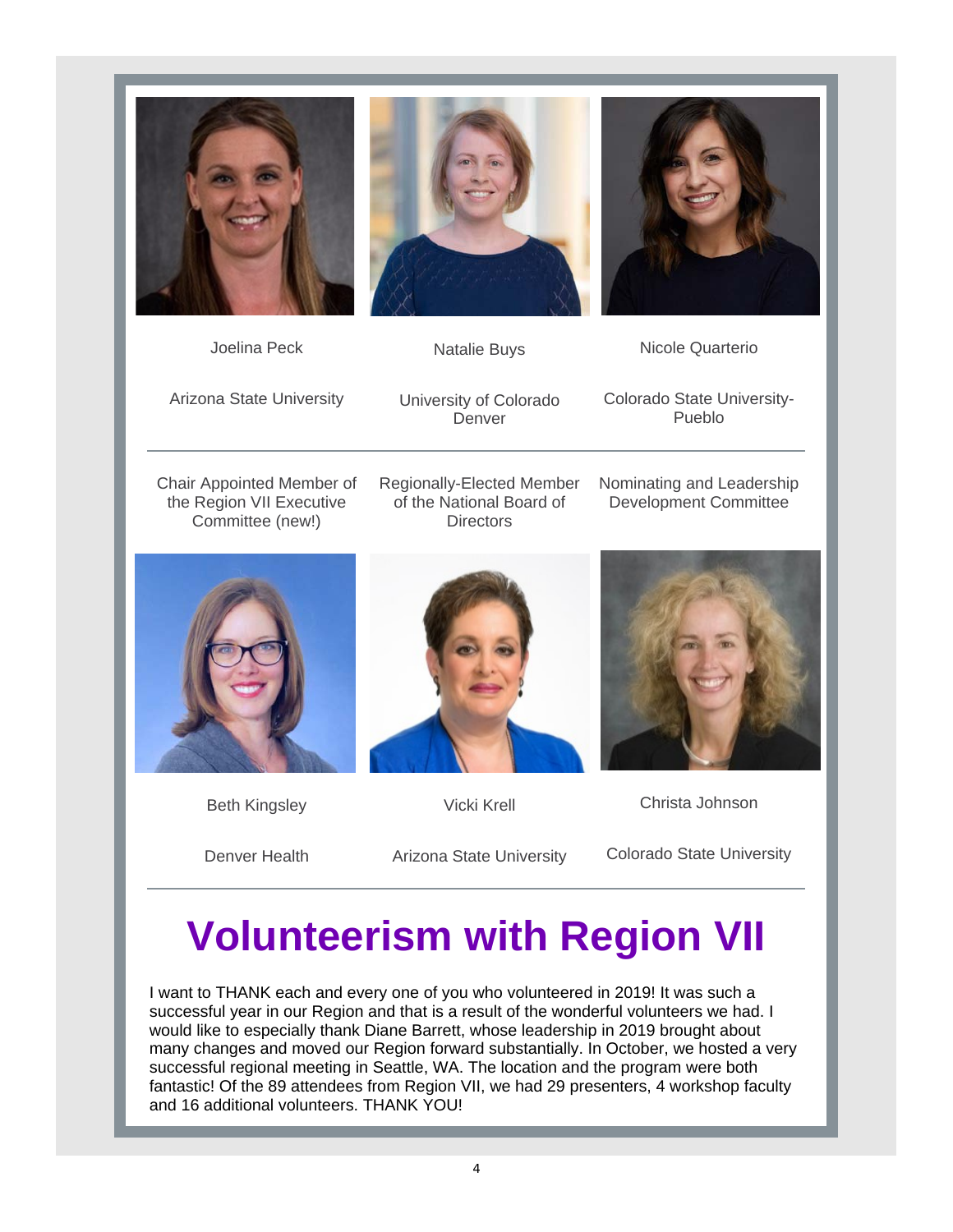Finally, I want to take a moment to thank everyone for the wonderful support provided to me in the Volunteer Coordinator role over the last three years. This has been such a wonderful opportunity for me to get to know many of you in this region and we have such terrific people with vast knowledge of this field! The Volunteer Coordinator is an important role and it is with great enthusiasm to introduce the Region VII's new Volunteer Coordinator, Alexa Van Dalsem. Please help me in welcoming her to this new role!

—Natalie Buys, University of Colorado Anschutz Medical Campus

## Meet Alexa!



Alexa Van Dalsem is Assistant Director in the Office of Contracts and Grants (OCG) at the University of Colorado Boulder. Alexa worked for the last 13 years on proposals, starting as a grant writer for an education non-profit and moving in to research administration at CU Boulder as a Proposal Analyst and later Senior Manager of Proposal Development. Research administration has been the perfect field for Alexa to combine her interest in education policy with supporting research in a university environment. At OCG, Alexa has co-lead a variety of professional development trainings; worked on the implementation of an eRA system, team knowledge management system, budget templates, and proposal processing form; championed the use of proposal submission checklists; and mentored new research administrators. Promoted in January 2020 to Assistant Director, Alexa is now focusing on research security, compliance, and research administration policy.

Attending an annual NCURA meeting for the first time in 2013 was an eye-opening and career changing experience, where Alexa discovered the wide world of research administration and a hugely supportive and knowledgeable network (even for introverts!). Alexa has volunteered with NCURA since 2016, starting with presentations and working the registration desk at a regional meeting and moving to serving on a regional meeting program committees, the Communication Task Force for Region VII, and presenting at an annual NCURA meeting. When Natalie Buys asked for a volunteer for the Volunteer Coordinator position at the 2019 annual NCURA meeting, Alexa jumped at the opportunity. Alexa strives to support and encourage those she mentors and works with so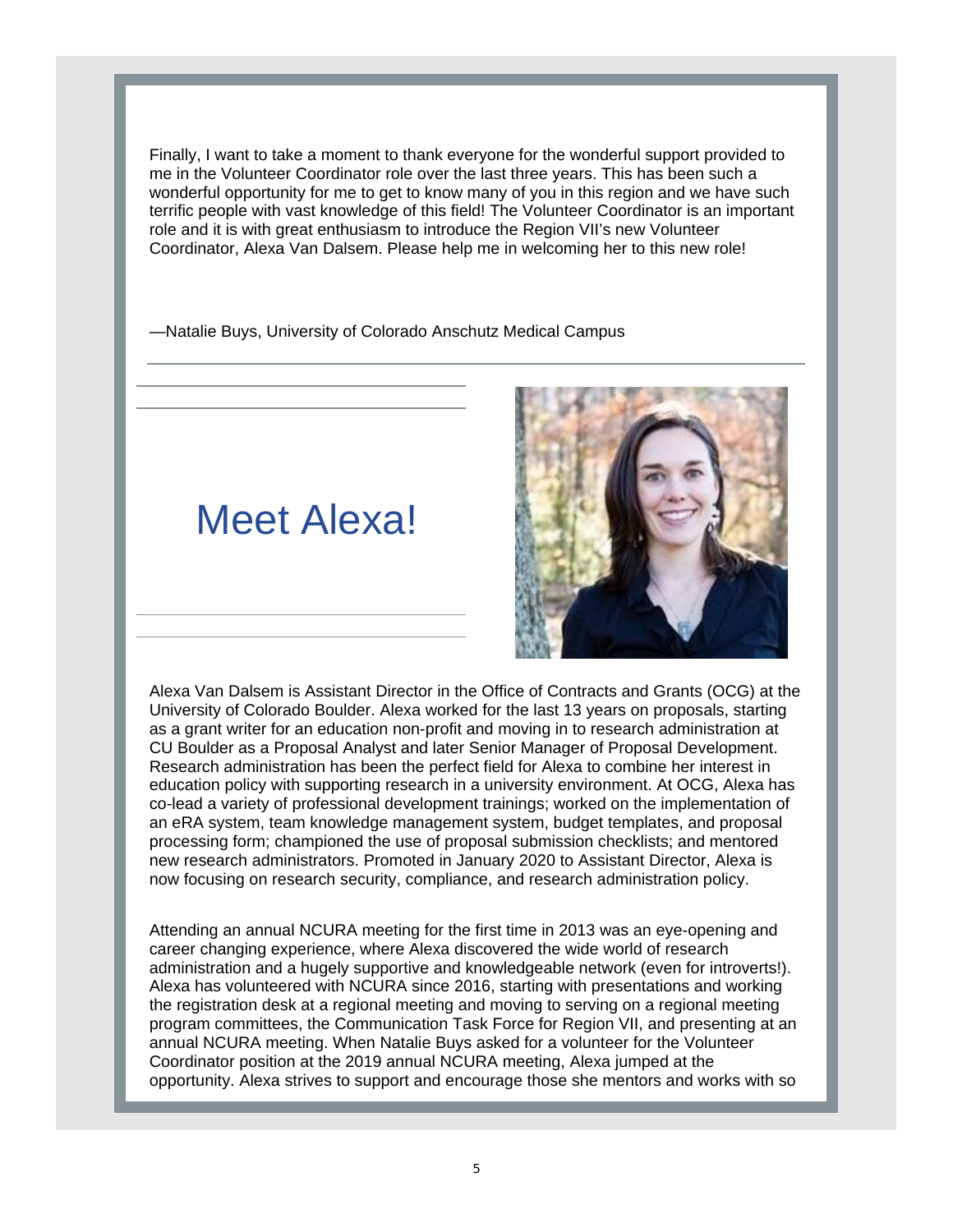they can provide excellent and innovate work and develop personally and professionally, and NCURA is a huge complement to this.

Alexa has her CRA, BA from St. John's College, and MA in Education Philosophy and Policy from Columbia University. When she's not having fun with research administration, Alexa spends her time outside with her husband, three kids, cats, dog and flock of chickens and training for triathlons.

#### **INTERESTED IN VOLUNTEERING?**

Email Alexa at alexa.vandalsem@colorado.edu

## **LeadMe Class of 2020 - Welcome!**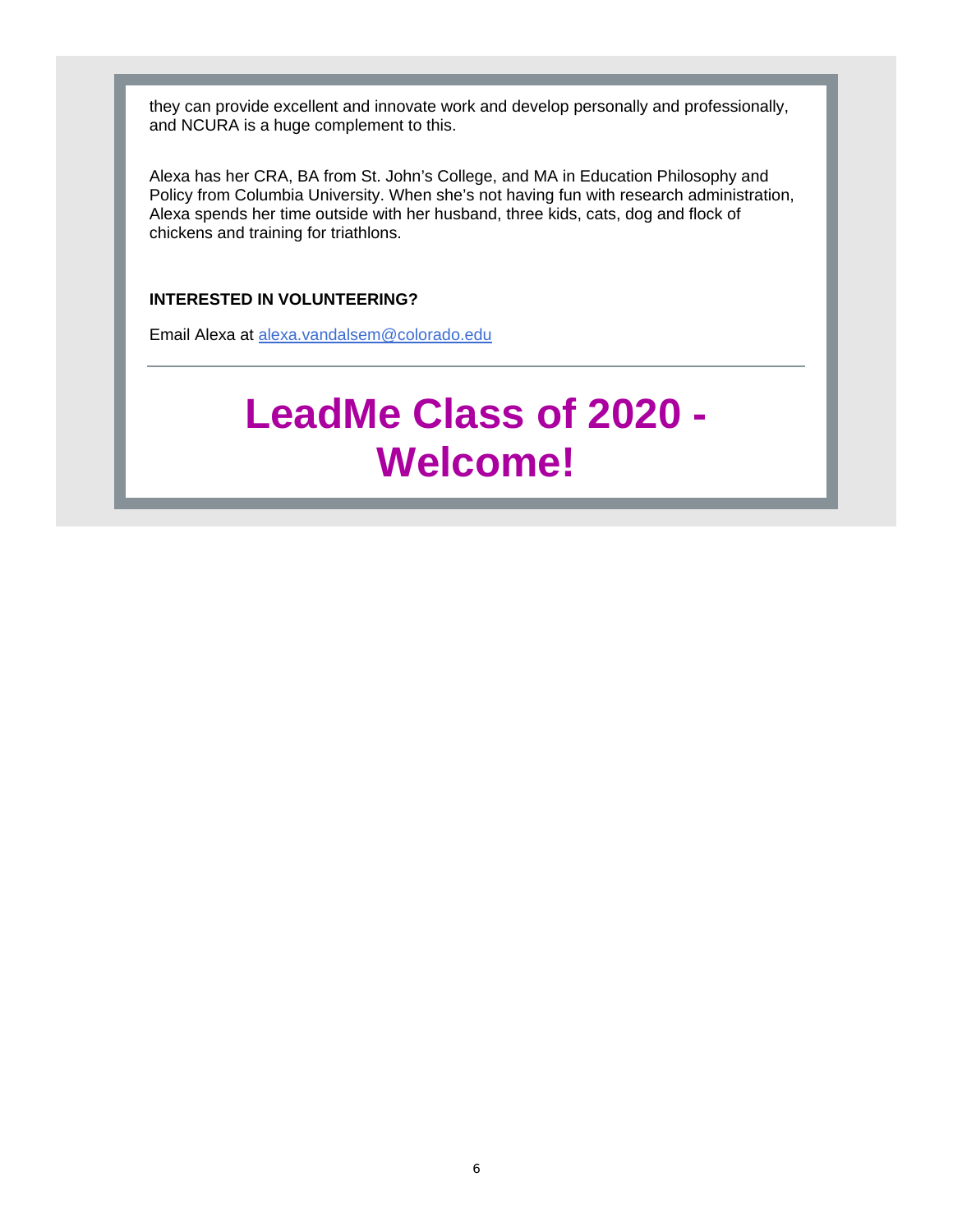### 2020 LeadMe Program Class & Pairings

Program Chair: Derick Jones, Lundquist Institute Program Co-Chair: Nancy Lewis, University of California, Irvine

#### **Mentees**

Tansy Aguilar-Palencia Cedars-Sinai Medical Center

Angela Garvin **Emory University** 

Louisa Guerrero-Kalasa Lundquist Institute

Liza Hunn Colorado State University

Jason Park University of California, Irvine

Vicki Russell University of Idaho

Heather Taff University of Idaho

Kartik Yadav University of California, Irvine

Emily Yu University of California, Irvine

Josie Zamora Univeristy of New Mexico

#### Mentors

Sandra Purves Lundquist Institute

Allison Weber Lundquist Institute

Rashonda Harris **Emory University** 

David Scarbeary-Simmons University of California, San Francisco Idaho State University

Theresa Caban Lundquist Institute

Manilyn Matau University of California, Irvine

Diana Stephens University of California, Irvine

Derick Jones Lundauist Institute

Sarah Martonick University of Idaho

Brigidann Cooper Lundquist Institute

#### **MINTs**

Kenwyn Richards University of Idaho

Patrick Lennon University of Washington

Patrick Lennon University of Washington

Jason Papka

William Tocki University of Southern California

Rachel Chapman Colorado State University

Kenwyn Richards University of Idaho

William Tocki University of Southern California

Jason Papka Idaho State University

Rachel Chapman Colorado State University

Congratulations to our LeadMe Class of 2020!

We are excited to see your journey and watch you grow!

Region VII Participants this year are:

Mentees:

Liza Hunn, Colorado State University

Vicki Russell, University of Idaho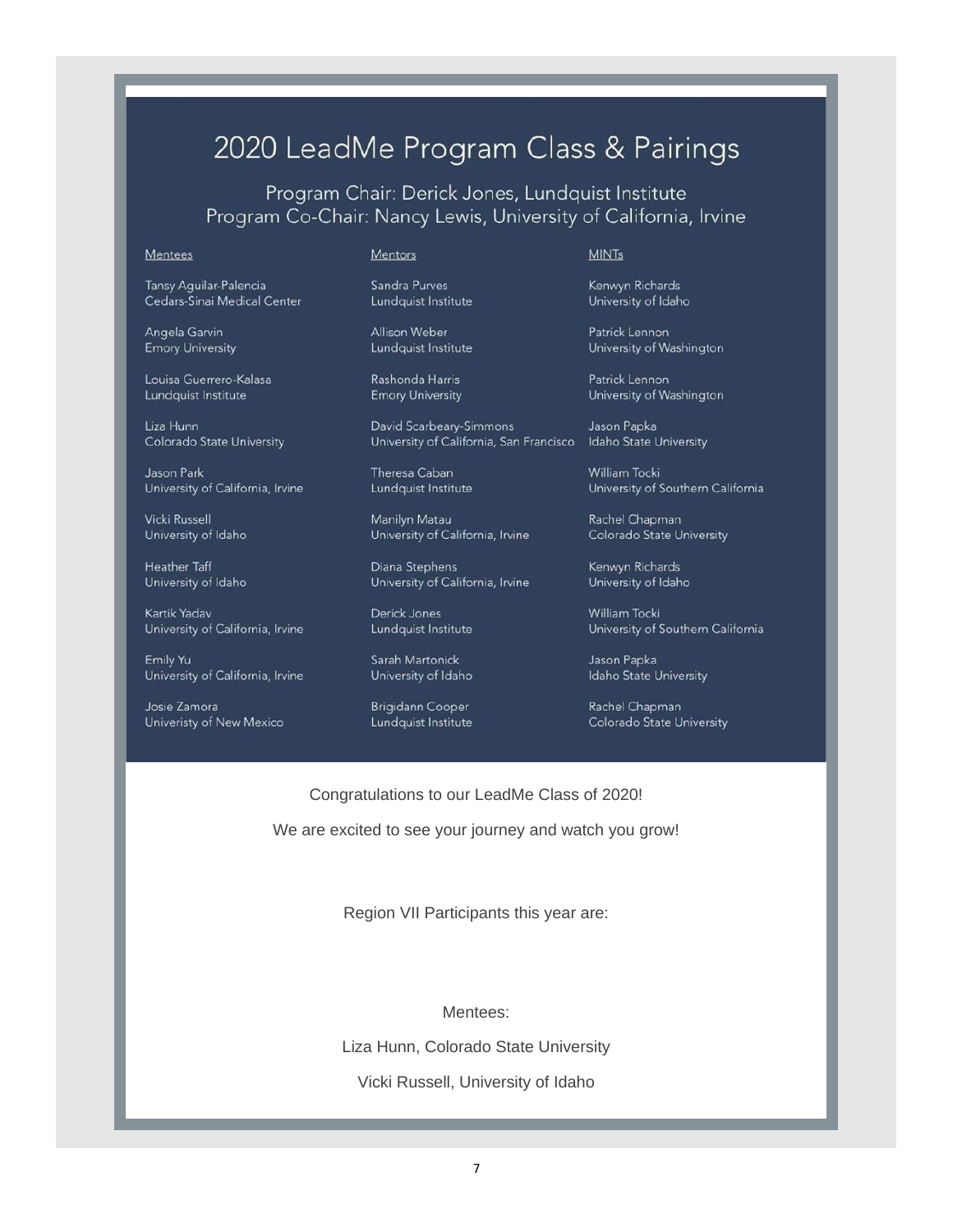Heather Taff, University of Idaho

Josie Zamora, University of New Mexico

MINTS: Kenwyn Richards, University of Idaho Jason Papka, Idaho State University Rachel Chapman, Colorado State University

Mentor:

Sarah Martonick, University of Idaho

Interested in learning more about the LeadMe program?

CLICK HERE

# **Changes Are Coming!**

## **NSF PAPPG (NSF 20-1) Effective June 1, 2020**

The new Proposal and Award Policies and Procedures Guide (PAPPG) has been issued. **These changes will be effective for proposals submitted or due, and awards made, on or after June 1, 2020.** 

Significant Changes Include:

- Requirement of NSF-approved format for biographical sketch and current and pending support documents. SciENcv will be an NSF-Approved format for both documents.

- New requirement for proposing organizations to submit government-wide representations and certifications in the System for Award Management (SAM)

- New requirement for providing e-mail documentation of Program Officer approval for the submission of RAPID and EAGER proposals

- Clarifications to current and pending support coverage as well as other changes throughout the document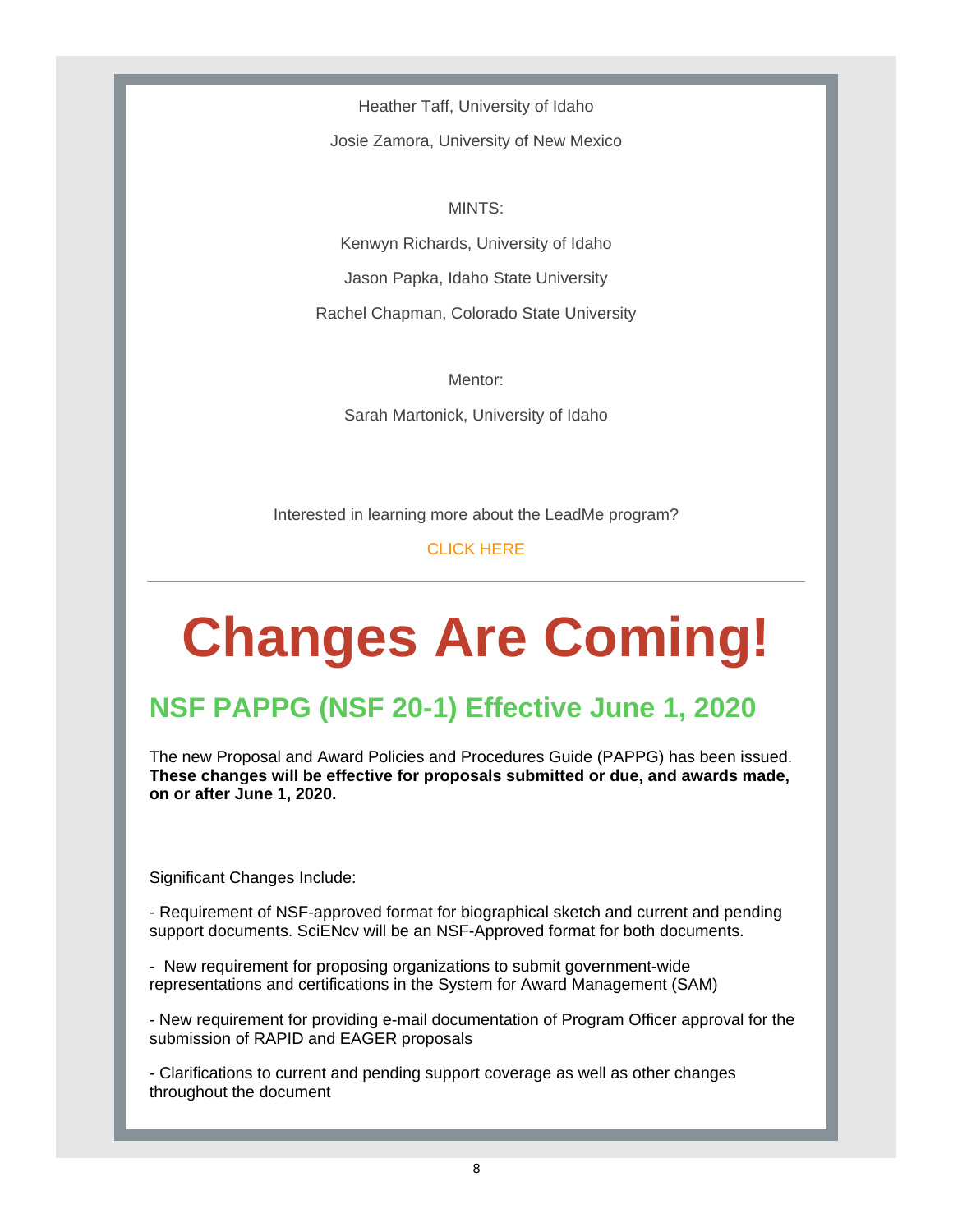NSF will be hosting a webinar covering the changes on February 6, at 2PM EST.

Click Here to Register for the Webinar

Click here to access the PAPPG NSF 20-1

### **Unique Entity Identifier Update!**

The DUNS number is going away... and is being replaced with Unique Entity Identifier (UEI). Already, the RA community is seeing UEI being referenced in proposals and guidance. Make sure you know what steps your institution will need to do to ensure that your transition from DUNS to UEI is as smooth as possible and communicated to your internal users.

**Here is some highlighted information from GSA:**

Starting in December 2020, the DUNS number will no longer be the official identifier for doing business with the U.S. Government.

#### **Transition for Existing Entities**

- Your registration will automatically be assigned a new UEI which will be displayed in SAM.gov.

- The purpose of registration, core data, assertions, representations & certifications, points of contacts, etc. in SAM.gov will not change and no one will be required to re-enter this data.

- The DUNS number assigned to the registration will be retained for search and reference purposes.

#### **New Process to Obtain a UEI**

Starting in December 2020, we are making it easier to get a UEI by streamlining the request and ongoing management process. Entities will go to a single place, SAM.gov, to:

- Request their UEI and register their entity to do business with the U.S. Government.

- Make any updates to their legal business name and physical address associated with the UEI.

- Find customer support at a single help desk for all UEI and entity registration issues.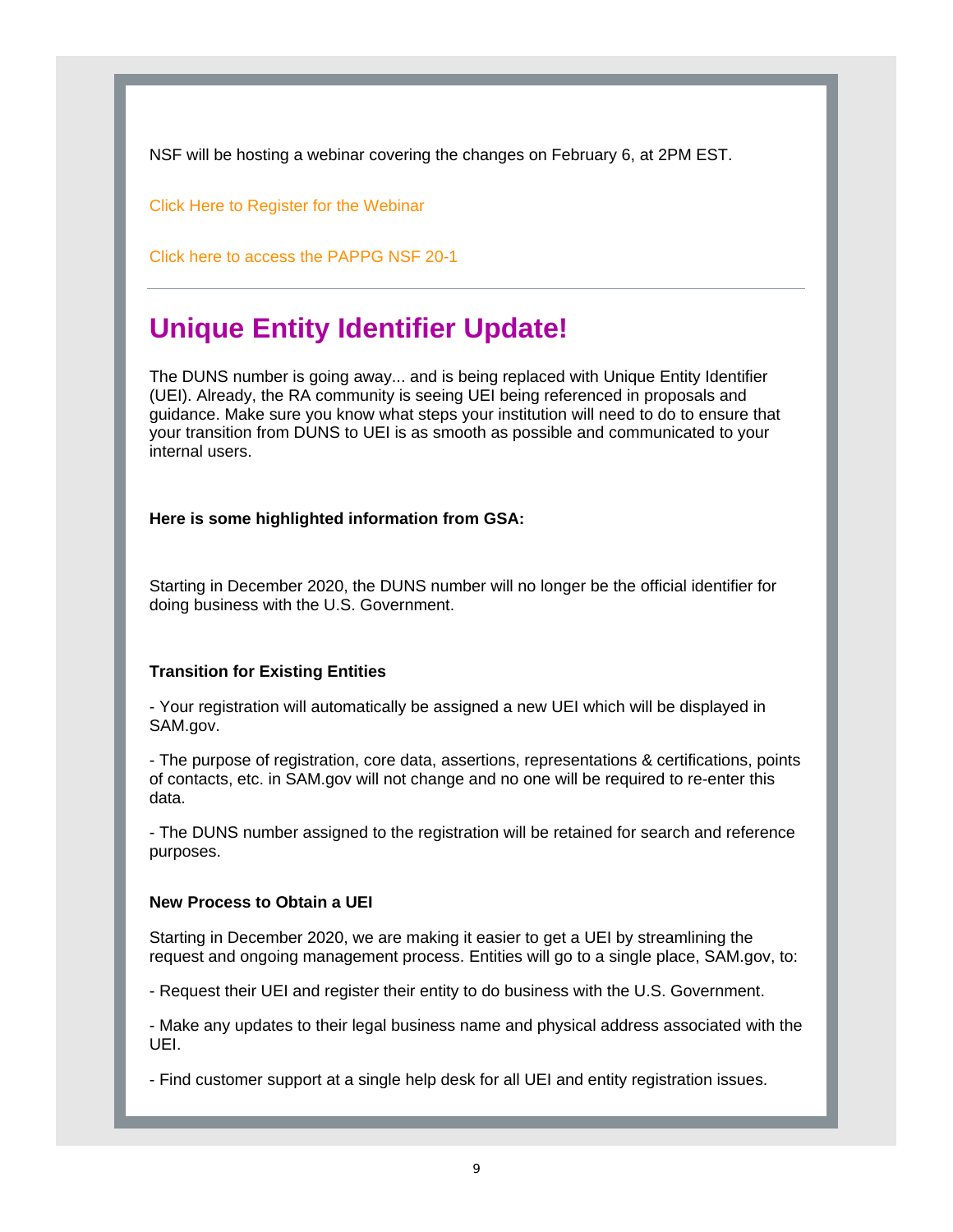#### **Information from Grants.Gov:**

Expect to see the DUNS field to be replaced by UEI field. Please enter your DUNS into the UEI field until further notice from Grants.Gov

Click Here for more information from Grants.Gov

Click here for more information from GSA and to learn more about UEI

### **SciENcv for Biosketch Creation**

#### **What is SciENcv?**

Science Experts Network Curriculum Vitae (SciENcv) is an electronic system that helps researchers assemble the professional profile needed for application of federal funds. Your researchers can use SciENcv to create and maintain their biosketches.

#### **Why should I care?**

SciENcv will be used by NSF and NIH in their proposal process. Currently, both sponsors are highly encouraging, and it will become a requirement for NSF submissions starting June 1, 2020.

#### **Okay- How do I sign my researcher up?**

Click on the below ORANGE link to access the SciENcv website and click the big blue button "Click Here to Start"

You can sign in with a login from eRA Commons, NSF, NCBI, or many other third party options.

Kristi Winseck with University of Colorado Boulder has put together a step-by-step guide on accessing and linking information to SciENcv.

#### CLICK HERE to access the SciENcv Boulder Step by Step Guide

Heather Sears at University of California San Diego shared their guide on RESADM-L List Serve taking you through step by step on how to generate a NSF biosketch.

CLICK HERE to access the UCSD Step by Step Guide

CLICK HERE to access SciENcv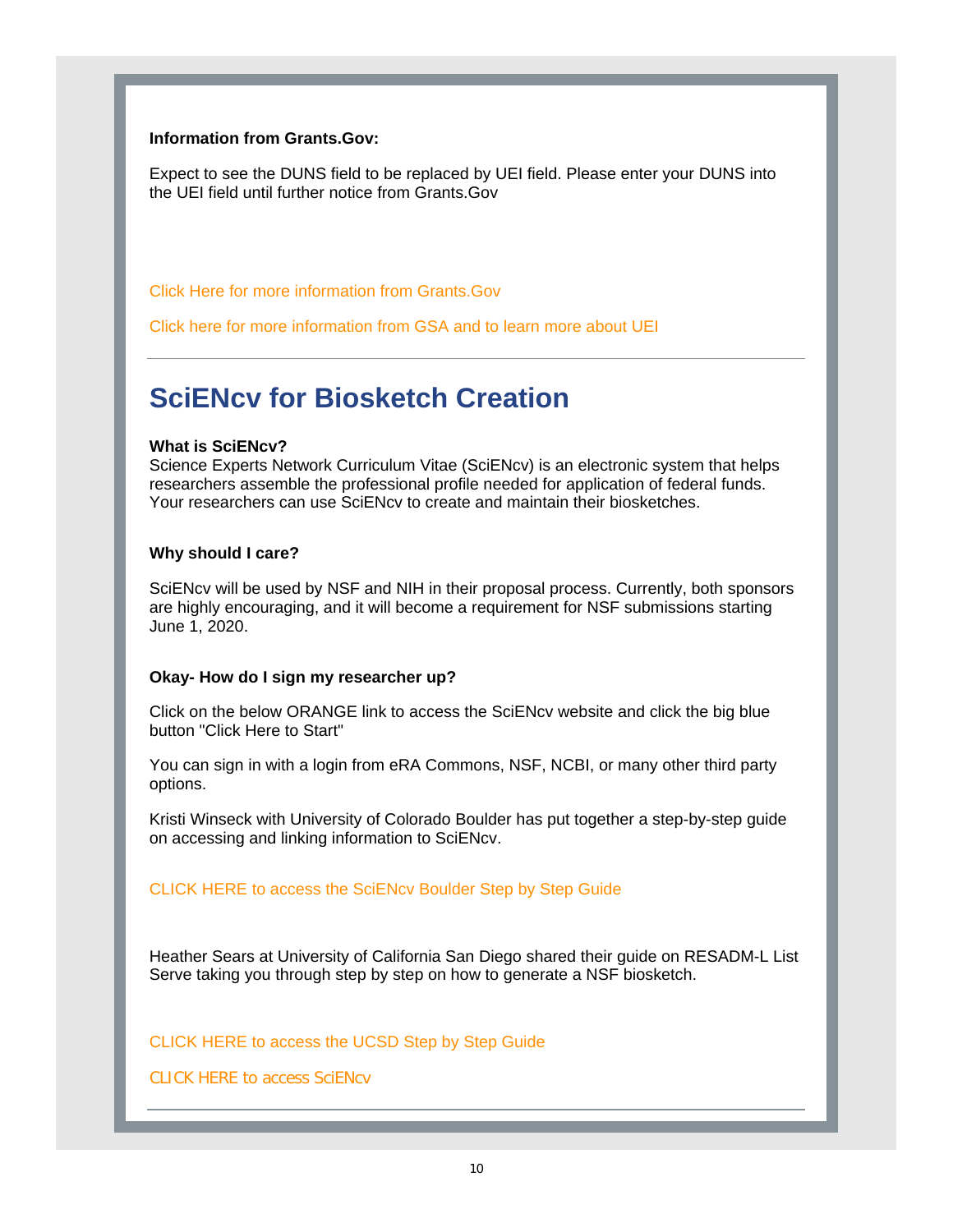## **ORCID ID Updates - NIH K and F Awards**

#### **What is ORCID?**

Open Researcher and Contributor IDentifier (ORCID) provides a persistent digital identifier (an ORCID iD) that distinguishes someone from other researchers and a record that supports automatic links among all their professional activities. ORCID iD is designed to be a career-long identifier. Registration is free. Researchers can link their ORCID iD with eRA Commons and SciENcv, along with other systems. Encourage all of your researchers, from Graduate Students to Senior Scientists, to register if they haven't already.

#### **NIH F and K Awards**

ORCID iDs are required for PD/PIs on individual fellowship and career development applications submitted for due dates on or after January 25, 2020. If there isn't a linked ORCID iD, an error will be generated preventing the application from moving forward to NIH for consideration.

Kristi Winseck with University of Colorado Boulder also put together a resource showing step-by-step registration and account setup with ORCID.

CLICK HERE to access the ORCID Boulder Step by Step Guide

Click Here for information from NIH

Click Here for the Open Mike Blog Post about ORCID iDs

Click Here for Guide Notice Number: NOT-OD-19-109

CLICK HERE to access ORCID

## **Save the Date - Region VI & VII Meeting October 25-28, 2020 in Tucson, Arizona**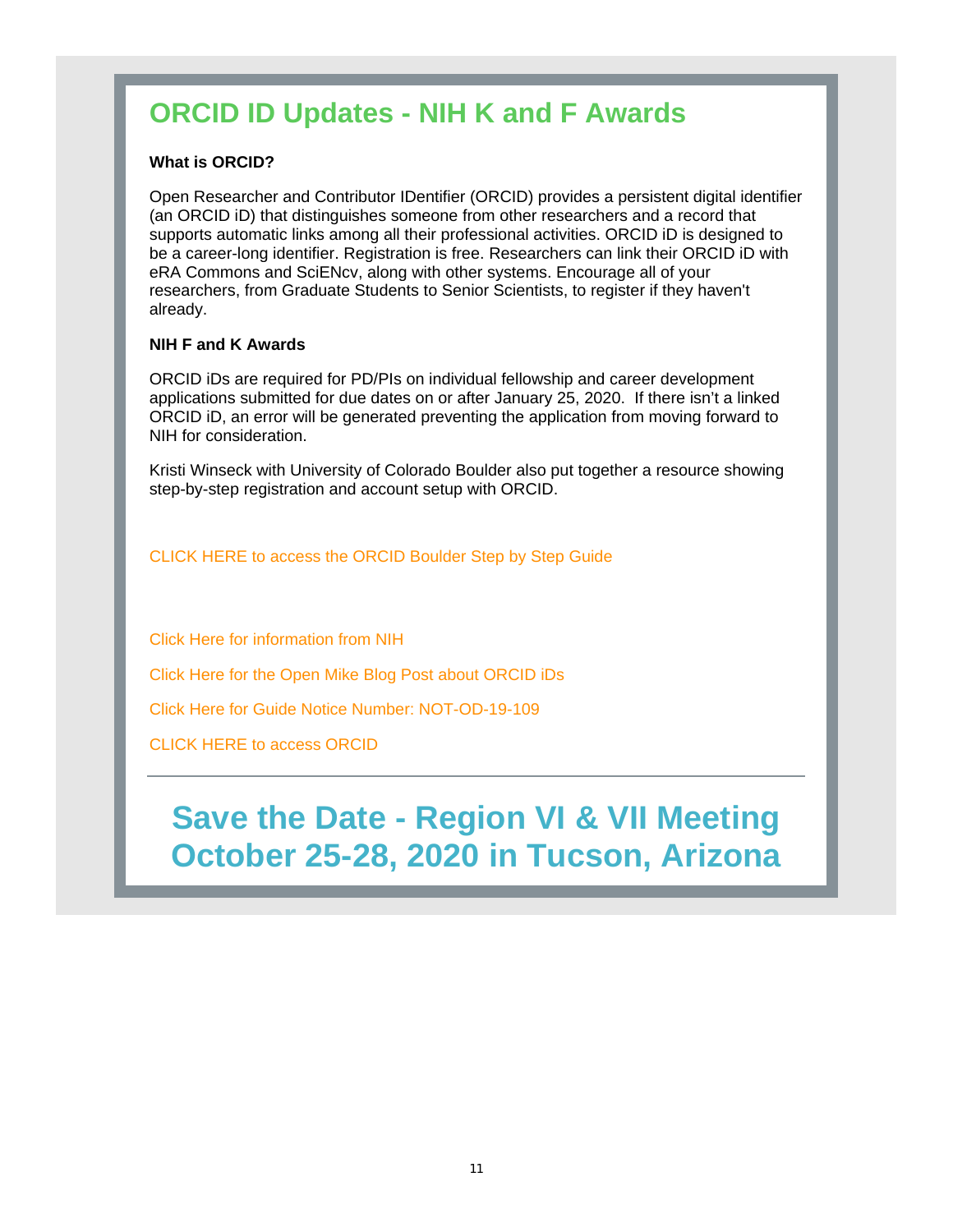

We are already so excited for the Region VI and VII meeting in Tucson, Arizona in late October at the JW Marriott Starr Pass Resort and Spa!

Start thinking about your ideas for presentations and workshops!

Interested in being a part of the development and success of this meeting?

> Email Ashley Stahle at ashley.stahle@colostate.edu



#### https://www.ncuraregionvii.org

#### Questions or Comments?

Email Ashley Stahle ashley.stahle@colostate.edu